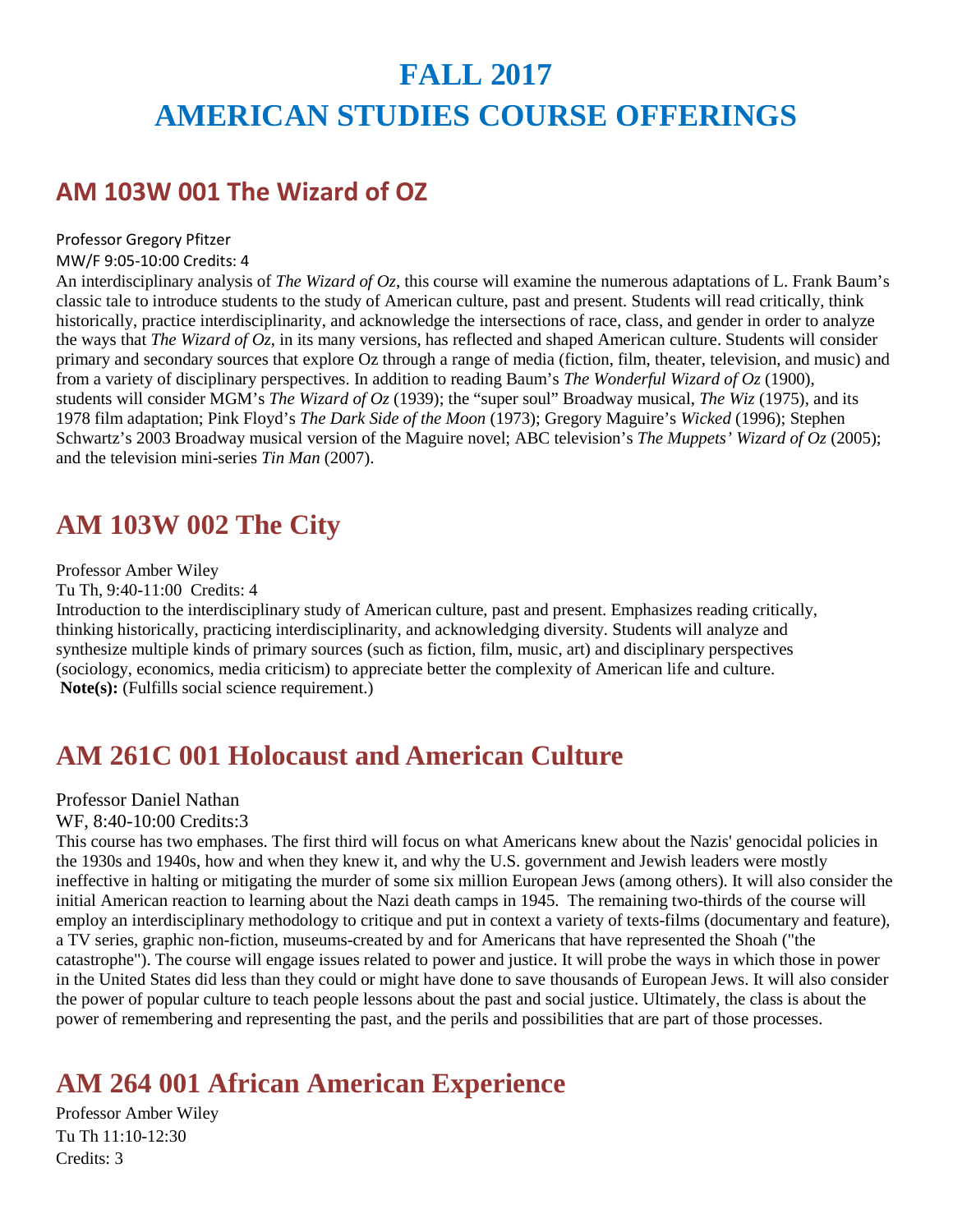An exploration of the development of the distinctive culture of the southern region of the United States. The course examines myths and legends of the Old South, including those surrounding the origins of the plantation system, southern womanhood, and the development of the slave and free communities of the region in the antebellum period. Topics include the myths and legends of the New South, the legacy of the Civil War and Reconstruction, the imposition of segregation, modernization of agriculture and industry, and the migration of African-Americans northward. The course culminates in a study of the civil rights movement, and recent demographic, economic, and political changes. **Note(s):** (Fulfills social sciences requirement.)

### **AM 265 001 Pop History**

### Professor Gregory Pfitzer

M 11:15-12:00 and WF 10:10-11:30 Credits: 4

A topical examination of the creation, dissemination, and consumption of "pop"ular history in American culture. The course will examine the ways in which Americans absorb history through vernacular forms of communication, including radio dramatizations (*The Cavalcade of America*); cartoons and comic books (*Classics Illustrated*); television programs (*Time Tunnel* and *Drunk History*); movies (Disney's *Pocahontas*); living history demonstrations (Civil War reenactments); and rap music (Flocabulary's *Hip-Hop History*). The interrelationships among popular, elite and folk history will be explored.

# **AM 351D 001 Historic Preservation Theory and Practice**

Professor Amber Wiley WF 12:20-1:40 Credits: 4

Historic Preservation is a necessarily interdisciplinary field. Born of grassroots efforts to safeguard our country's early heritage and to create a sense of "national lineage," this field has expanded to include city planning, public history, archaeology, landscape studies, and economic development, to name only a few allied fields. As such, this **yearlong course** composed of one semester of *History and Theory of Preservation* (4 credits) and one semester of a *Preservation Practicum* (3 credits), with an option to attend the *National Park System Advisory Board Landmarks Committee Meeting* (1 credit) should appeal to upper-level students in the fields of American Studies, Art Administration, Art History, Business, Environmental Studies, History, and Political Science, etc.

The course will take advantage of the local resources in the Capital Region. Guest lectures from specialists from the Saratoga Battlefield National Historic Park, Saratoga Springs Preservation Foundation, Erie Canal National Heritage Corridor and the New York State Historic Preservation Office will be central to the class structure, in addition to site visits. Students will also have the chance to attend a National Park Service meeting in Washington, D.C. in the fall.

# **AM 356 001 Sports Cinema**

#### Professor Jeffrey Segrave

MW 2:30-3:50, S 7:00-9:00 Credits: 3

This class puts in context and critiques feature films and documentaries about sports to understand and appreciate aesthetically, historically, culturally—a wide variety of experiences and issues. The course is also intended to enhance visual literacy, and thus students will assess the films *as films*, which have their own codes and conventions. As one would expect, most of the films we will study were made and set in the United States. A notable exception is Leni Riefenstahl's *Olympia* (1938), which chronicles and celebrates the 1936 Berlin Olympic games. We will screen several "classic" sport films—among them, *Knute Rockne—All American* (1940), *Raging Bull* (1980), and *Hoop Dreams* (1994). After spring break, we will pair a Hollywood feature film with a related documentary: so, for example, Ken Carlson's *Go*